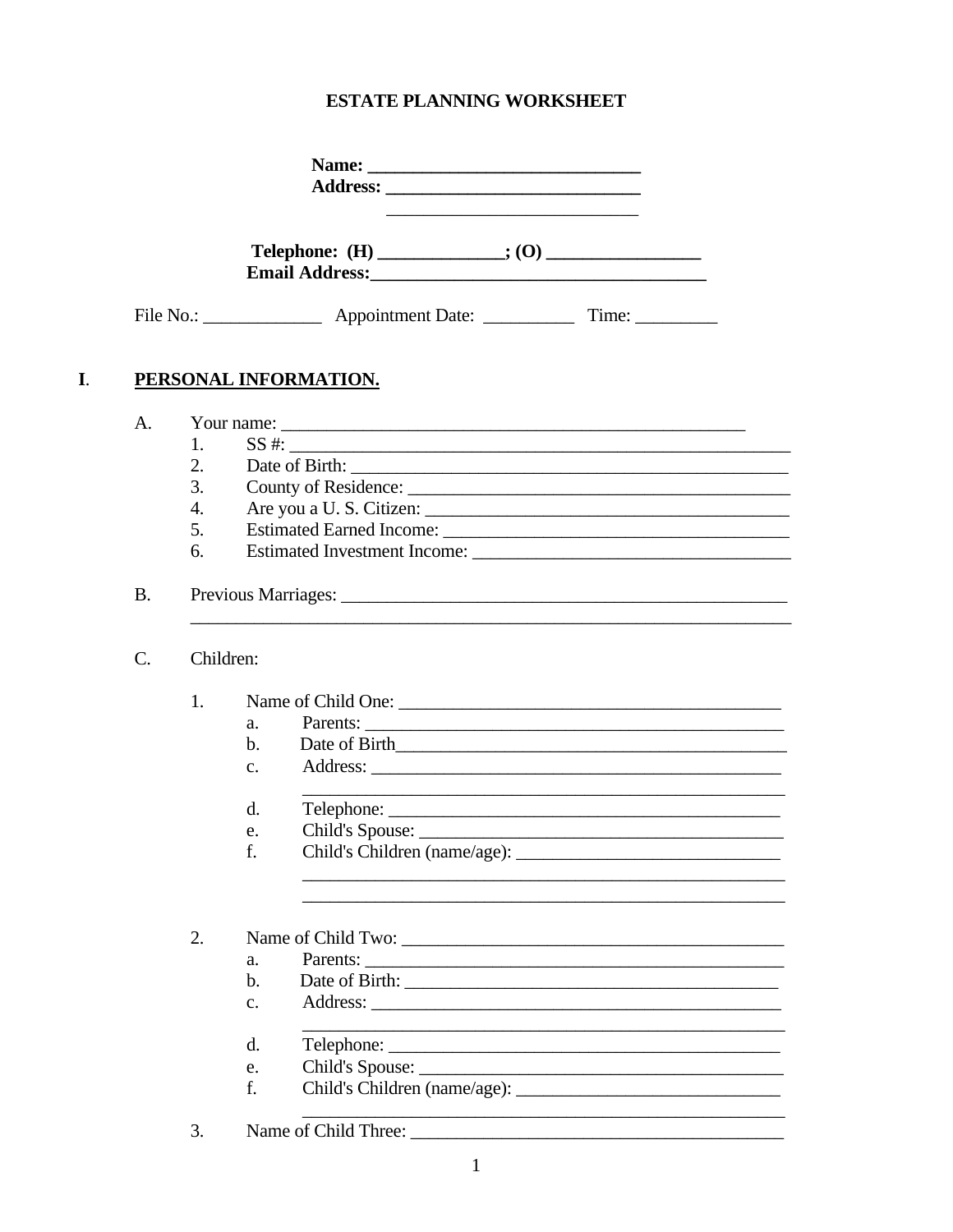|                | a.                   | Parents:        |  |  |  |  |  |  |
|----------------|----------------------|-----------------|--|--|--|--|--|--|
|                | h.                   |                 |  |  |  |  |  |  |
|                | $\mathcal{C}$ .      |                 |  |  |  |  |  |  |
|                | d.                   |                 |  |  |  |  |  |  |
|                | e.                   |                 |  |  |  |  |  |  |
|                |                      |                 |  |  |  |  |  |  |
|                |                      |                 |  |  |  |  |  |  |
| $\mathbf{4}$   |                      |                 |  |  |  |  |  |  |
|                | a <sub>z</sub>       | Parents:        |  |  |  |  |  |  |
|                | $h_{\cdot}$          |                 |  |  |  |  |  |  |
|                | $C_{\star}$          |                 |  |  |  |  |  |  |
|                | d.                   |                 |  |  |  |  |  |  |
|                | e.                   | Child's Spouse: |  |  |  |  |  |  |
|                | f.                   |                 |  |  |  |  |  |  |
|                |                      |                 |  |  |  |  |  |  |
|                | <b>Your Parents:</b> |                 |  |  |  |  |  |  |
|                |                      |                 |  |  |  |  |  |  |
| $\mathbf{1}$ . |                      | Father:         |  |  |  |  |  |  |

| . . | $1.107$ and $0.007$ |  |  |
|-----|---------------------|--|--|
|     |                     |  |  |

<u> 1980 - Jan James James Barnett, martin eta idazleari (h. 1980).</u>

<u> 1990 - Johann Barbara, martin a</u>

- $<sub>b</sub>$ .</sub> Age:  $\_\_$
- Is father financially dependent upon you?  $\mathbf{c}$ .
- $2.$ Mother:
	- Address:  $a_{\cdot}$
	- <u> 1989 Johann John Stone, market fan it ferskearre fan it ferskearre fan it ferskearre fan it ferskearre fan</u>  $\mathbf b$ .
	- Is mother financially dependent upon you?  $\mathbf{c}$ .

### II. **ASSETS AND LIABILITIES.**

A. Real Estate:

 $B<sub>1</sub>$ 

- $1.$ 
	- $a_{\cdot}$  $<sub>b</sub>$ .</sub>  $\mathbf{c}$ .
	- $\mathbf{d}$ .
	- How is title held?  $e_{\cdot}$
	- $\text{Tax Map } \# \text{(on tax bill)}$ f.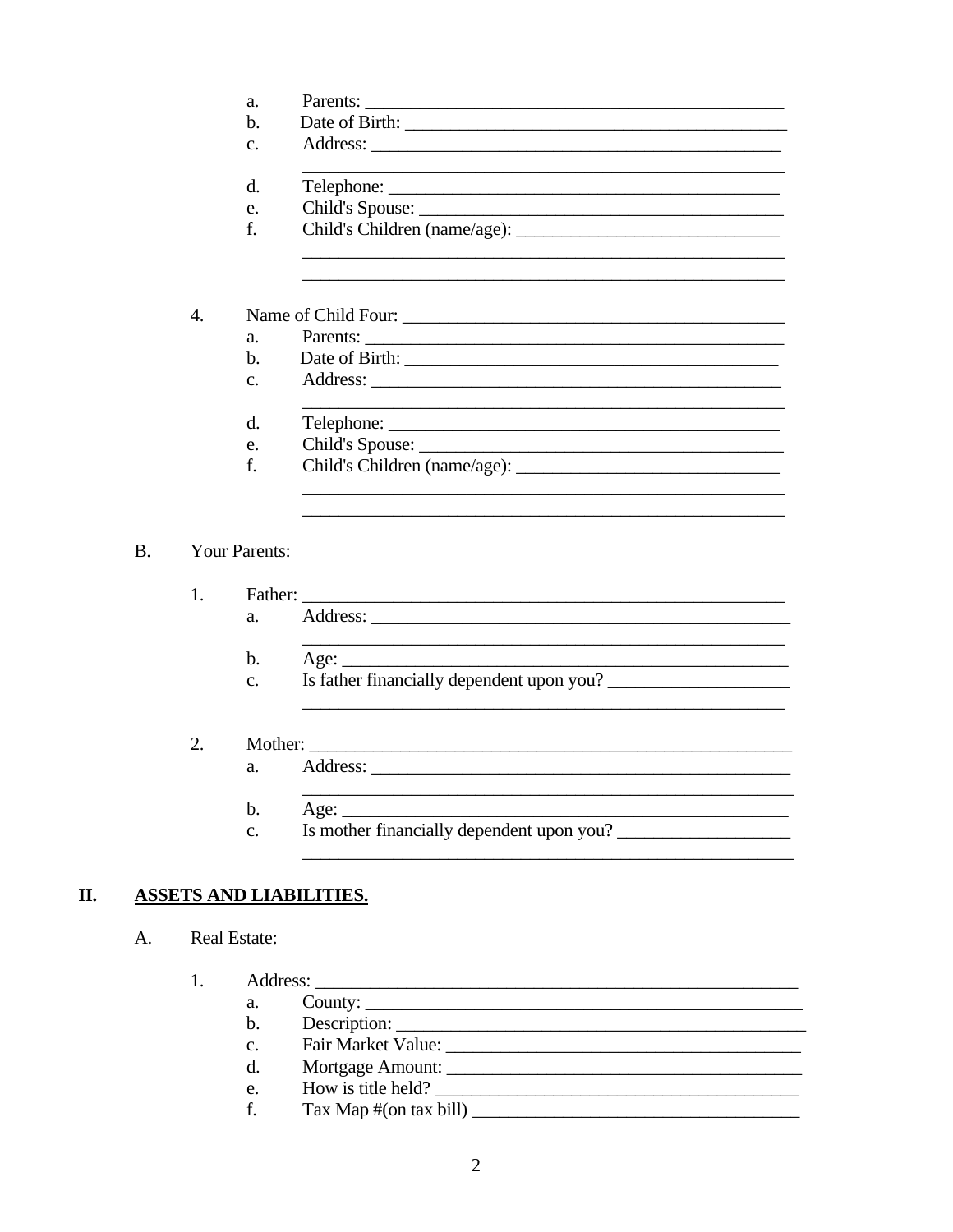- 2.
	- $a_{\cdot}$
	- $<sub>b</sub>$ </sub>
	- $\mathbf{c}$ .
	- $d_{\cdot}$ Mortgage Amount:
	- How is title held? e.
	- f.  $\text{Tax Map } \# \text{(on tax bill)}$

#### 3. Address: No. 1998. The Committee of the Committee of the Committee of the Committee of the Committee of the Committee of the Committee of the Committee of the Committee of the Committee of the Committee of the Committee of

- County:  $a<sub>z</sub>$
- $<sub>b</sub>$ .</sub>
- Fair Market Value:  $\mathbf{c}$ .
- Mortgage Amount:  $\mathbf{d}$
- e. How is title held ?
- $\text{Tax Map } \# \text{(on tax bill)}$ f.
- Address: No. 1998. The Committee of the Committee of the Committee of the Committee of the Committee of the Committee of the Committee of the Committee of the Committee of the Committee of the Committee of the Committee of  $\overline{4}$ .
	- County:  $a<sub>1</sub>$
	- Description:  $\mathbf b$ .
	- $\mathbf{c}$ .
	- $\mathbf{d}$ . Mortgage Amount:
	- How is title held?  $e_{i}$
	- $f_{\cdot}$  $\text{Tax Map } \# \text{(on tax bill)}$

#### **B.** Your Insurance:

- $1.$ 
	- Owner:  $a_{\cdot}$
	- $\mathbf{b}$ .
	- $\mathbf{c}$ .
	- Cash Value:  $d_{\cdot}$
	- e. Loans on Policy:
	- f. What type of policy is this (term, whole life, or universal policy)?

#### $\overline{2}$ .

- $\mathbf{a}$ . Owner:
- $<sub>b</sub>$ .</sub>
- $\mathbf{c}$ . Death Benefit:
- $d_{-}$
- $e<sub>z</sub>$ Loans on Policy:
- f. What type of policy is this (term, whole life, or universal policy)?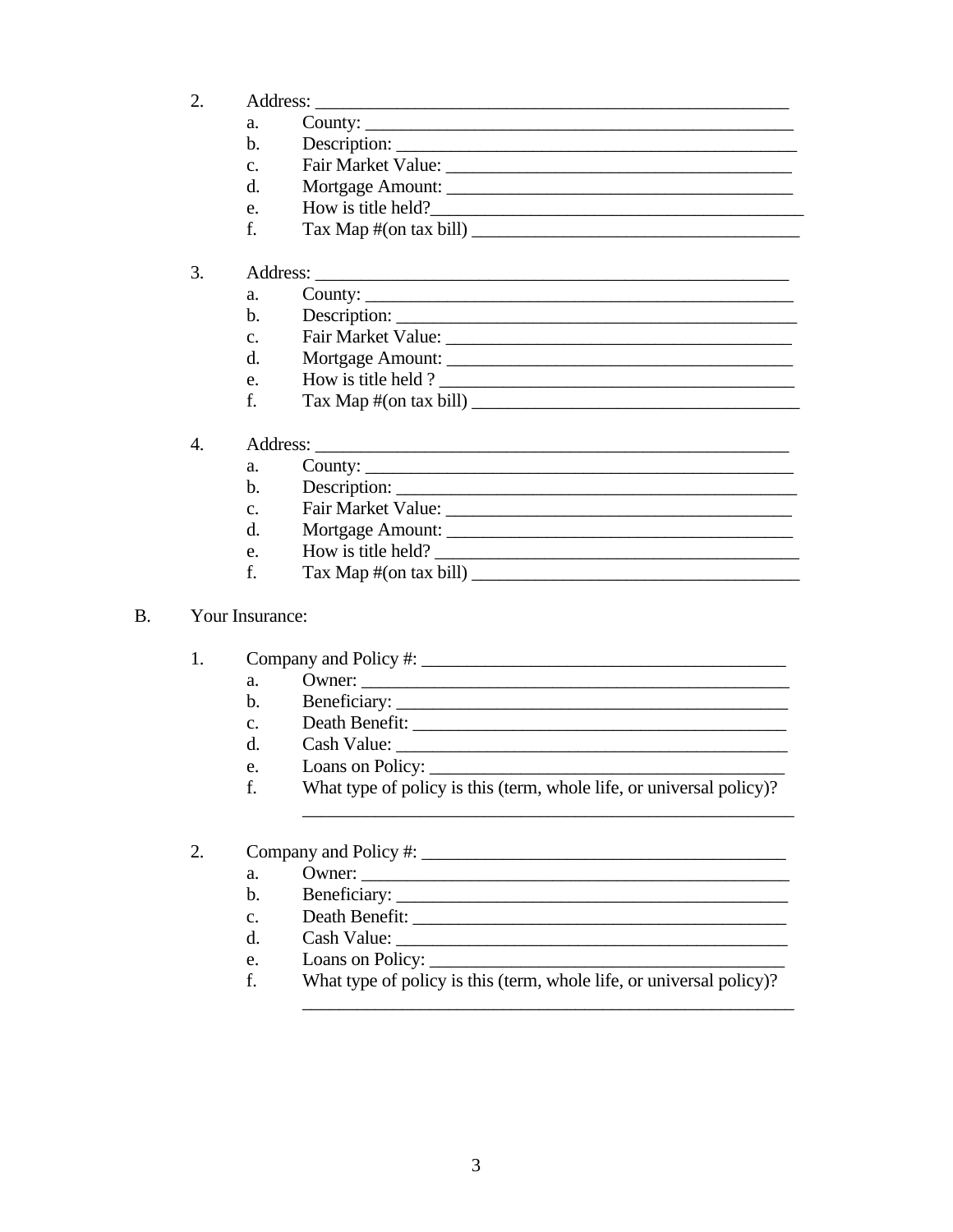- 3. Company and Policy #:
	- Owner:  $a_{\cdot}$
	- $<sub>b</sub>$ </sub>
	- $\mathbf{c}$ .
	- $\rm d$ .
	- e. Loans on Policy:
	- f. What type of policy is this (term, whole life, or universal policy)?

#### $C_{\cdot}$ Your Retirement Plans and IRA's:

- What type of plan is this (IRA, profit sharing, pension, 401(k), non-qualified deferred  $1<sub>1</sub>$ 
	- a.
	- $\mathbf{b}$ .
- 2. What type of plan is this (IRA, profit sharing, pension, 401(k), non-qualified deferred  $comp)?$ 
	- Amount of Benefit: a.
	- $\mathbf b$ .

#### D. Your Brokerage Accounts:

#### $1<sub>1</sub>$ Brokerage Company:

- $\mathbf{a}$ .
- $h_{-}$
- How is this account titled?  $\mathbf{c}$ .

#### 2.

- Account Number:  $\overline{a}$ .
- $\mathbf{b}$ .
- How is this account titled?  $\mathbf{c}$ .

<u> 1989 - Johann Harry Harry Harry Harry Harry Harry Harry Harry Harry Harry Harry Harry Harry Harry Harry Harry</u>

#### $\overline{3}$ .

- Account Number:  $\mathbf{a}$ .
- Fair Market Value:  $\mathbf{b}$ .
- How is this account titled?  $\mathbf{c}$ .
- $E.$ Please describe any other stocks, bonds, or annuities that you own: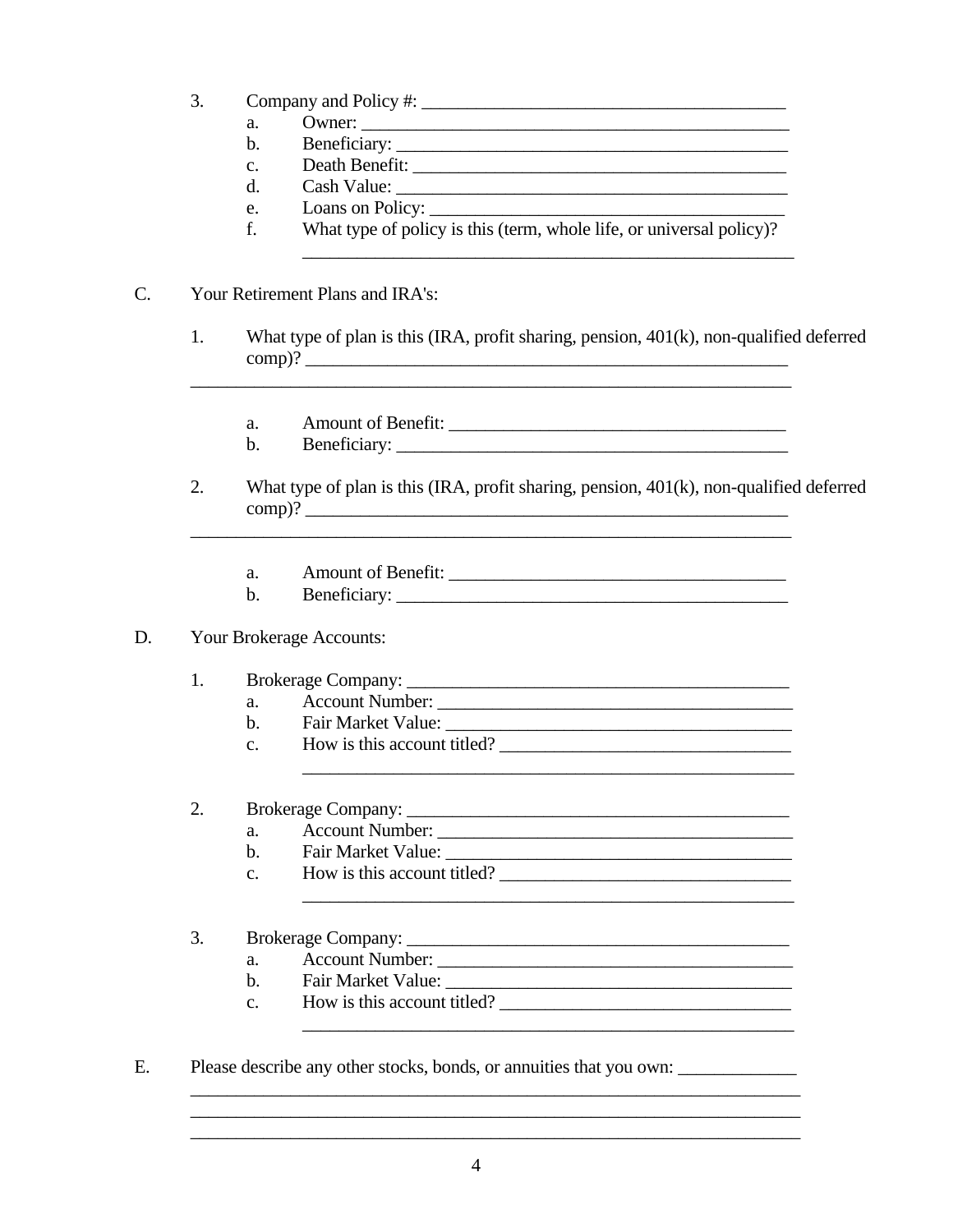### F. Bank Accounts and Certificates of Deposit:

| 1.               | Account or CD Number:<br>a.<br>$\mathbf{b}$ .<br>Name on Account:<br>C <sub>1</sub><br>Type of account:<br>d. |
|------------------|---------------------------------------------------------------------------------------------------------------|
| 2.               | Account or CD Number:<br>a.<br>$\mathbf{b}$ .<br>Name on Account:<br>C <sub>1</sub><br>d.                     |
| 3.               | Account or CD Number:<br>a.<br>$h_{\cdot}$<br>Name on Account:<br>C <sub>1</sub><br>Type of Account:<br>d.    |
| $\overline{4}$ . | Account or CD Number:<br>a.<br>Name on Account:<br>$b$ .<br>$C_{\star}$<br>Type of Account:<br>d.             |

## G. Business Interests:

 1. Do you own any interest in any closely held business, professional practice, partnership, limited liability company or sole proprietorship? \_\_\_\_\_\_\_\_\_\_\_\_\_\_\_\_\_

 2. Please describe the nature of your interest and provide your estimate of the fair market value of your interest? \_\_\_\_\_\_\_\_\_\_\_\_\_\_\_\_\_\_\_\_\_\_\_\_\_\_\_\_\_\_\_\_\_\_\_\_\_\_\_\_\_\_\_\_\_\_\_\_

 $\mathcal{L}_\mathcal{L} = \mathcal{L}_\mathcal{L} = \mathcal{L}_\mathcal{L} = \mathcal{L}_\mathcal{L} = \mathcal{L}_\mathcal{L} = \mathcal{L}_\mathcal{L} = \mathcal{L}_\mathcal{L} = \mathcal{L}_\mathcal{L} = \mathcal{L}_\mathcal{L} = \mathcal{L}_\mathcal{L} = \mathcal{L}_\mathcal{L} = \mathcal{L}_\mathcal{L} = \mathcal{L}_\mathcal{L} = \mathcal{L}_\mathcal{L} = \mathcal{L}_\mathcal{L} = \mathcal{L}_\mathcal{L} = \mathcal{L}_\mathcal{L}$ 

3. If the business is incorporated is it a subchapter S Corporation?

4. Is there a buy-sell or business continuation agreement?

 $\overline{\phantom{a}}$  ,  $\overline{\phantom{a}}$  ,  $\overline{\phantom{a}}$  ,  $\overline{\phantom{a}}$  ,  $\overline{\phantom{a}}$  ,  $\overline{\phantom{a}}$  ,  $\overline{\phantom{a}}$  ,  $\overline{\phantom{a}}$  ,  $\overline{\phantom{a}}$  ,  $\overline{\phantom{a}}$  ,  $\overline{\phantom{a}}$  ,  $\overline{\phantom{a}}$  ,  $\overline{\phantom{a}}$  ,  $\overline{\phantom{a}}$  ,  $\overline{\phantom{a}}$  ,  $\overline{\phantom{a}}$ 

 $\overline{\phantom{a}}$  ,  $\overline{\phantom{a}}$  ,  $\overline{\phantom{a}}$  ,  $\overline{\phantom{a}}$  ,  $\overline{\phantom{a}}$  ,  $\overline{\phantom{a}}$  ,  $\overline{\phantom{a}}$  ,  $\overline{\phantom{a}}$  ,  $\overline{\phantom{a}}$  ,  $\overline{\phantom{a}}$  ,  $\overline{\phantom{a}}$  ,  $\overline{\phantom{a}}$  ,  $\overline{\phantom{a}}$  ,  $\overline{\phantom{a}}$  ,  $\overline{\phantom{a}}$  ,  $\overline{\phantom{a}}$ 

 H. Please estimate the value of miscellaneous personal property including automobiles, boats, jewelry, antiques, art, tools, etc.: \_\_\_\_\_\_\_\_\_\_\_\_\_\_\_\_\_\_\_\_\_\_\_\_\_\_\_\_\_\_\_\_\_\_\_\_\_\_\_\_

 $\overline{\phantom{a}}$  , and the contribution of the contribution of the contribution of the contribution of the contribution of the contribution of the contribution of the contribution of the contribution of the contribution of the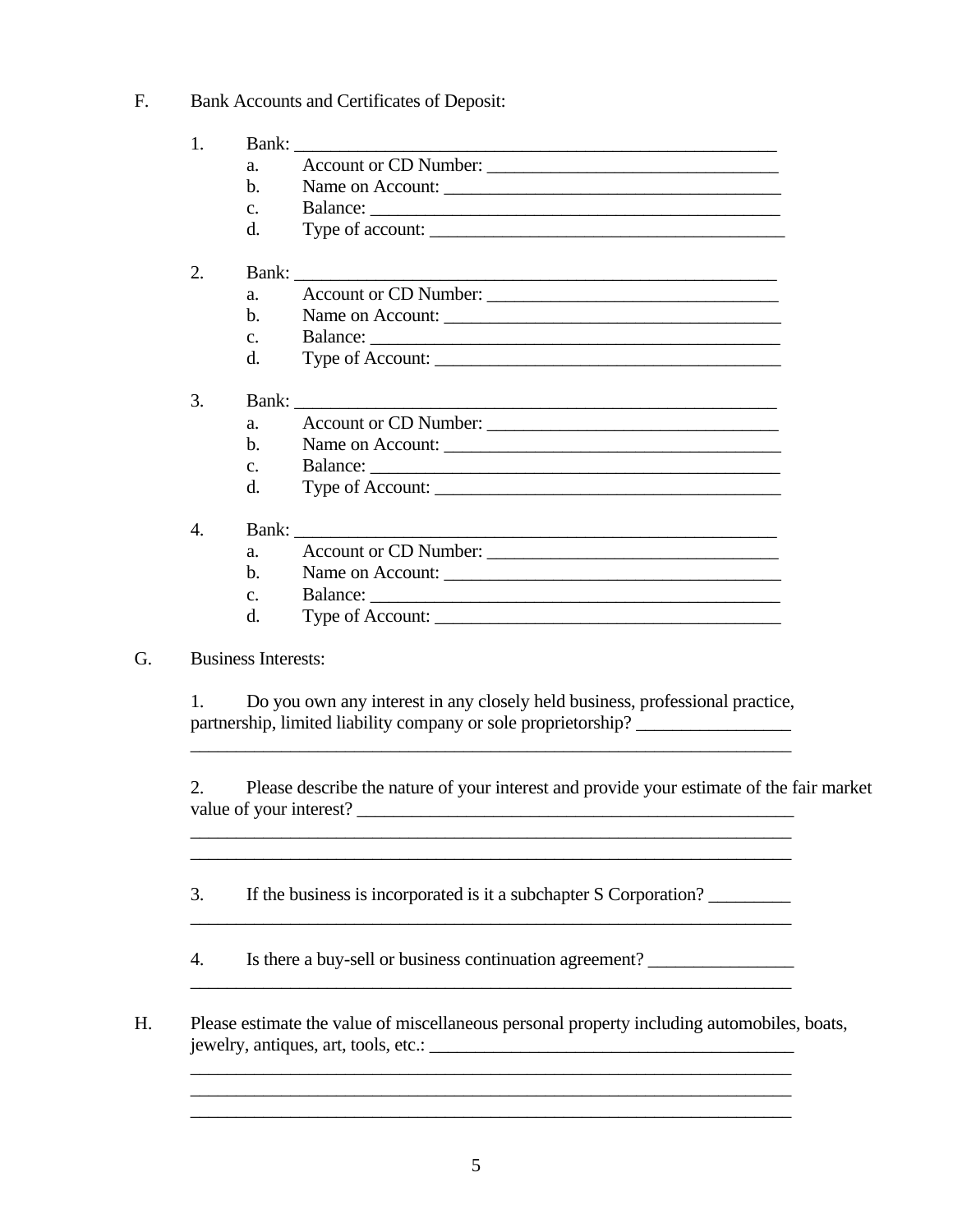- I. Does anyone owe you money? If so, please describe the nature of the loan arrangement and outstanding balance. \_\_\_\_\_\_\_\_\_\_\_\_\_\_\_\_\_\_\_\_\_\_\_\_\_\_\_\_\_\_\_\_\_\_\_\_\_\_\_\_\_\_\_\_\_\_\_\_\_
- J. Please list any liabilities other than real estate mortgages that are listed under Item A.  $\overline{\phantom{a}}$  ,  $\overline{\phantom{a}}$  ,  $\overline{\phantom{a}}$  ,  $\overline{\phantom{a}}$  ,  $\overline{\phantom{a}}$  ,  $\overline{\phantom{a}}$  ,  $\overline{\phantom{a}}$  ,  $\overline{\phantom{a}}$  ,  $\overline{\phantom{a}}$  ,  $\overline{\phantom{a}}$  ,  $\overline{\phantom{a}}$  ,  $\overline{\phantom{a}}$  ,  $\overline{\phantom{a}}$  ,  $\overline{\phantom{a}}$  ,  $\overline{\phantom{a}}$  ,  $\overline{\phantom{a}}$

 $\mathcal{L}_\mathcal{L} = \mathcal{L}_\mathcal{L} = \mathcal{L}_\mathcal{L} = \mathcal{L}_\mathcal{L} = \mathcal{L}_\mathcal{L} = \mathcal{L}_\mathcal{L} = \mathcal{L}_\mathcal{L} = \mathcal{L}_\mathcal{L} = \mathcal{L}_\mathcal{L} = \mathcal{L}_\mathcal{L} = \mathcal{L}_\mathcal{L} = \mathcal{L}_\mathcal{L} = \mathcal{L}_\mathcal{L} = \mathcal{L}_\mathcal{L} = \mathcal{L}_\mathcal{L} = \mathcal{L}_\mathcal{L} = \mathcal{L}_\mathcal{L}$  $\overline{\phantom{a}}$  ,  $\overline{\phantom{a}}$  ,  $\overline{\phantom{a}}$  ,  $\overline{\phantom{a}}$  ,  $\overline{\phantom{a}}$  ,  $\overline{\phantom{a}}$  ,  $\overline{\phantom{a}}$  ,  $\overline{\phantom{a}}$  ,  $\overline{\phantom{a}}$  ,  $\overline{\phantom{a}}$  ,  $\overline{\phantom{a}}$  ,  $\overline{\phantom{a}}$  ,  $\overline{\phantom{a}}$  ,  $\overline{\phantom{a}}$  ,  $\overline{\phantom{a}}$  ,  $\overline{\phantom{a}}$ 

 $\overline{\phantom{a}}$  ,  $\overline{\phantom{a}}$  ,  $\overline{\phantom{a}}$  ,  $\overline{\phantom{a}}$  ,  $\overline{\phantom{a}}$  ,  $\overline{\phantom{a}}$  ,  $\overline{\phantom{a}}$  ,  $\overline{\phantom{a}}$  ,  $\overline{\phantom{a}}$  ,  $\overline{\phantom{a}}$  ,  $\overline{\phantom{a}}$  ,  $\overline{\phantom{a}}$  ,  $\overline{\phantom{a}}$  ,  $\overline{\phantom{a}}$  ,  $\overline{\phantom{a}}$  ,  $\overline{\phantom{a}}$ 

 $\overline{\phantom{a}}$  ,  $\overline{\phantom{a}}$  ,  $\overline{\phantom{a}}$  ,  $\overline{\phantom{a}}$  ,  $\overline{\phantom{a}}$  ,  $\overline{\phantom{a}}$  ,  $\overline{\phantom{a}}$  ,  $\overline{\phantom{a}}$  ,  $\overline{\phantom{a}}$  ,  $\overline{\phantom{a}}$  ,  $\overline{\phantom{a}}$  ,  $\overline{\phantom{a}}$  ,  $\overline{\phantom{a}}$  ,  $\overline{\phantom{a}}$  ,  $\overline{\phantom{a}}$  ,  $\overline{\phantom{a}}$ 

 $\overline{\phantom{a}}$  ,  $\overline{\phantom{a}}$  ,  $\overline{\phantom{a}}$  ,  $\overline{\phantom{a}}$  ,  $\overline{\phantom{a}}$  ,  $\overline{\phantom{a}}$  ,  $\overline{\phantom{a}}$  ,  $\overline{\phantom{a}}$  ,  $\overline{\phantom{a}}$  ,  $\overline{\phantom{a}}$  ,  $\overline{\phantom{a}}$  ,  $\overline{\phantom{a}}$  ,  $\overline{\phantom{a}}$  ,  $\overline{\phantom{a}}$  ,  $\overline{\phantom{a}}$  ,  $\overline{\phantom{a}}$ 

 $\overline{\phantom{a}}$  ,  $\overline{\phantom{a}}$  ,  $\overline{\phantom{a}}$  ,  $\overline{\phantom{a}}$  ,  $\overline{\phantom{a}}$  ,  $\overline{\phantom{a}}$  ,  $\overline{\phantom{a}}$  ,  $\overline{\phantom{a}}$  ,  $\overline{\phantom{a}}$  ,  $\overline{\phantom{a}}$  ,  $\overline{\phantom{a}}$  ,  $\overline{\phantom{a}}$  ,  $\overline{\phantom{a}}$  ,  $\overline{\phantom{a}}$  ,  $\overline{\phantom{a}}$  ,  $\overline{\phantom{a}}$ 

### **III. MISCELLANEOUS ISSUES.**

- A. Do you currently have a will?
- B. Do you currently have a revocable trust?
- C. Do you currently have a durable power of attorney and a health care power of attorney?
- D. Are there any life insurance policies on your life that are owned by third parties (children, trusts, or companies)?

\_\_\_\_\_\_\_\_\_\_\_\_\_\_\_\_\_\_\_\_\_\_\_\_\_\_\_\_\_\_\_\_\_\_\_\_\_\_\_\_\_\_\_\_\_\_\_\_\_\_\_\_\_\_\_\_\_\_\_\_\_\_\_\_\_\_

 $\mathcal{L}_\mathcal{L} = \{ \mathcal{L}_\mathcal{L} = \{ \mathcal{L}_\mathcal{L} = \{ \mathcal{L}_\mathcal{L} = \{ \mathcal{L}_\mathcal{L} = \{ \mathcal{L}_\mathcal{L} = \{ \mathcal{L}_\mathcal{L} = \{ \mathcal{L}_\mathcal{L} = \{ \mathcal{L}_\mathcal{L} = \{ \mathcal{L}_\mathcal{L} = \{ \mathcal{L}_\mathcal{L} = \{ \mathcal{L}_\mathcal{L} = \{ \mathcal{L}_\mathcal{L} = \{ \mathcal{L}_\mathcal{L} = \{ \mathcal{L}_\mathcal{$ 

 $\_$  , and the state of the state of the state of the state of the state of the state of the state of the state of the state of the state of the state of the state of the state of the state of the state of the state of the

 $\mathcal{L}_\mathcal{L} = \{ \mathcal{L}_\mathcal{L} = \{ \mathcal{L}_\mathcal{L} = \{ \mathcal{L}_\mathcal{L} = \{ \mathcal{L}_\mathcal{L} = \{ \mathcal{L}_\mathcal{L} = \{ \mathcal{L}_\mathcal{L} = \{ \mathcal{L}_\mathcal{L} = \{ \mathcal{L}_\mathcal{L} = \{ \mathcal{L}_\mathcal{L} = \{ \mathcal{L}_\mathcal{L} = \{ \mathcal{L}_\mathcal{L} = \{ \mathcal{L}_\mathcal{L} = \{ \mathcal{L}_\mathcal{L} = \{ \mathcal{L}_\mathcal{$ 

- E. Are you currently the beneficiary of any Trust arrangement? \_\_\_\_\_\_\_\_\_\_\_\_\_\_\_\_\_
- F. Have you established a trust of any type? \_\_\_\_\_\_\_\_\_\_\_\_\_\_\_\_\_\_\_\_\_\_\_\_\_\_\_\_\_\_\_\_\_\_\_
- G. Are you expecting any substantial inheritances?
- H. Have you ever lived in a Community Property State (California, Texas, New Mexico, Arizona, Washington, Louisiana, Nevada, or Idaho)?
- I. Have you ever made any substantial gifts (greater than \$10,000 per year) or filed a gift tax return? \_\_\_\_\_\_\_\_\_\_\_\_\_\_\_\_\_\_\_\_\_\_\_\_\_\_\_\_\_\_\_\_\_\_\_\_\_\_\_\_\_\_\_\_\_\_\_\_\_\_\_\_\_\_\_\_\_\_\_\_

\_\_\_\_\_\_\_\_\_\_\_\_\_\_\_\_\_\_\_\_\_\_\_\_\_\_\_\_\_\_\_\_\_\_\_\_\_\_\_\_\_\_\_\_\_\_\_\_\_\_\_\_\_\_\_\_\_\_\_\_\_\_\_\_\_\_

 J. Have you ever signed a prenuptial agreement, a post-nuptial agreement or an elective share waiver? \_\_\_\_\_\_\_\_\_\_\_\_\_\_\_\_\_\_\_\_\_\_\_\_\_\_\_\_\_\_\_\_\_\_\_\_\_\_\_\_\_\_\_\_\_\_\_\_\_\_\_\_\_\_

 K. Do you have any health problems that may be relevant to this estate plan?  $\overline{\phantom{a}}$  ,  $\overline{\phantom{a}}$  ,  $\overline{\phantom{a}}$  ,  $\overline{\phantom{a}}$  ,  $\overline{\phantom{a}}$  ,  $\overline{\phantom{a}}$  ,  $\overline{\phantom{a}}$  ,  $\overline{\phantom{a}}$  ,  $\overline{\phantom{a}}$  ,  $\overline{\phantom{a}}$  ,  $\overline{\phantom{a}}$  ,  $\overline{\phantom{a}}$  ,  $\overline{\phantom{a}}$  ,  $\overline{\phantom{a}}$  ,  $\overline{\phantom{a}}$  ,  $\overline{\phantom{a}}$ 

 $\mathcal{L}_\mathcal{L} = \mathcal{L}_\mathcal{L} = \mathcal{L}_\mathcal{L} = \mathcal{L}_\mathcal{L} = \mathcal{L}_\mathcal{L} = \mathcal{L}_\mathcal{L} = \mathcal{L}_\mathcal{L} = \mathcal{L}_\mathcal{L} = \mathcal{L}_\mathcal{L} = \mathcal{L}_\mathcal{L} = \mathcal{L}_\mathcal{L} = \mathcal{L}_\mathcal{L} = \mathcal{L}_\mathcal{L} = \mathcal{L}_\mathcal{L} = \mathcal{L}_\mathcal{L} = \mathcal{L}_\mathcal{L} = \mathcal{L}_\mathcal{L}$